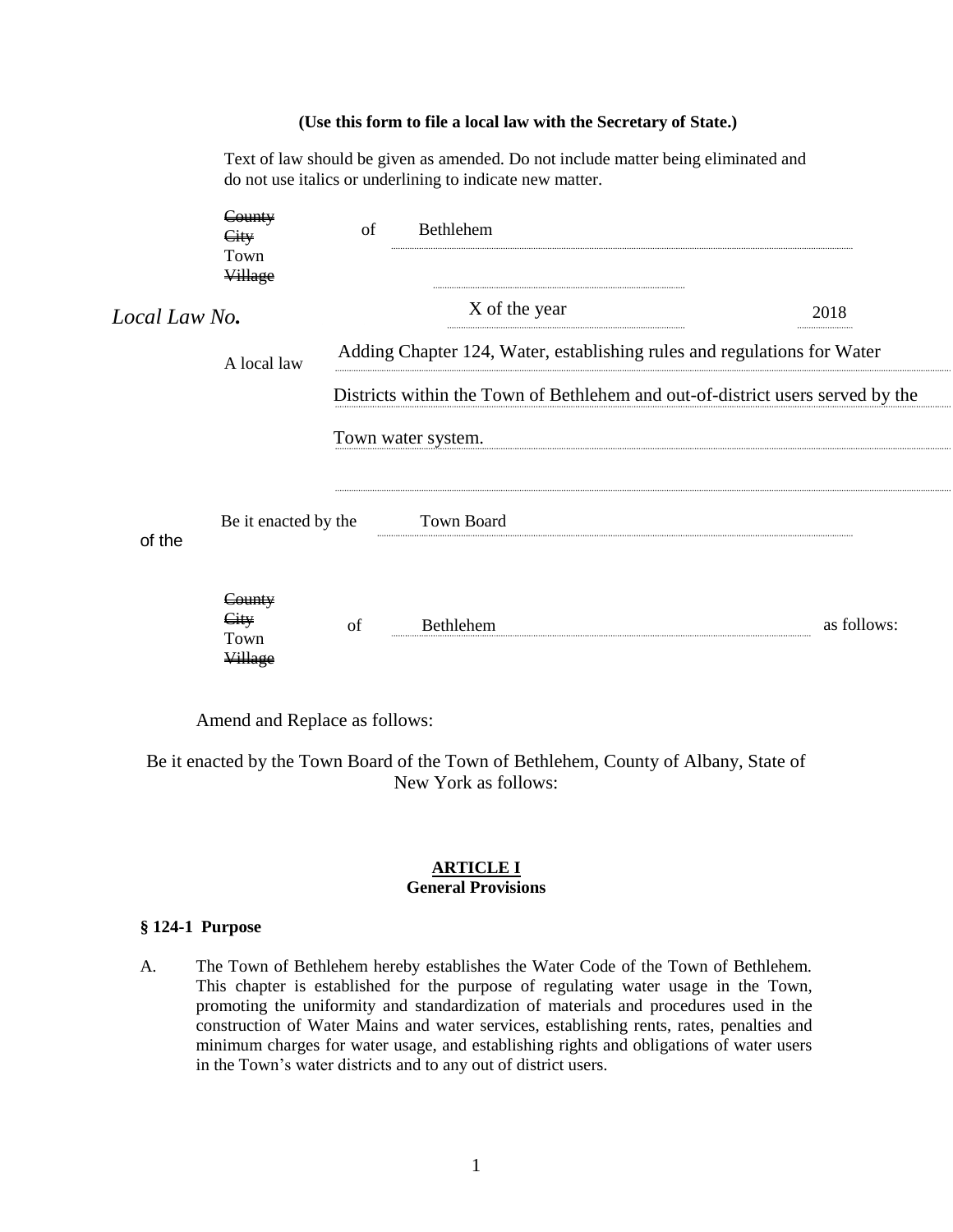B. This chapter shall apply to all that area within the boundaries of the existing Water District in the Town, including any future water district extensions, and also to all users outside of these water districts that are served potable water by the Town of Bethlehem. Service to neighboring municipalities shall be approved by the Commissioner of Public Works and the Town Board.

## **§ 124-2 Definitions**

A. Definitions.

Unless the context specifically indicates otherwise, the meaning of terms used in this chapter shall be as follows:

**Applicant**: The Person, firm, partnership, corporation, or other entity filing any request with the Department of Public Works of the Town of Bethlehem.

**Builder**: Any Person, Persons, partnership, corporation, or other entity who undertake to construct, either under contract or for resale within two (2) years, any habitable buildings. **Commissioner**: The Commissioner of the Department of Public Works of the Town of Bethlehem or his or her authorized deputy, agent, or representative.

**Contractor**: Any Person, Persons, firm, partnership, or corporation or other entity employed by the Owner to construct Water Mains or water services. Contractors must be approved by the Department of Public Works in order to do work in the Town of Bethlehem.

**Customer**: Any Person, Persons, firm, partnership, corporation, or other entity receiving water service.

**Department of Public Works or Department**: The Bethlehem Department of Public Works, Town of Bethlehem, County of Albany, New York.

**Developer**: Any Person, Persons, partnership, corporation, or other entity who undertake to construct simultaneously more than one (1) housing unit on a given tract or land subdivision, or any commercial or industrial development.

**Owner**: Any individual, firm, partnership, association, society, Person, group, or other entity having title to real property.

**Permit**: Written authorization provided by the Department of Public Works of the Town of Bethlehem which may be issued to Applicants for water service or temporary service.

**Person**: Any individual, firm, partnership, company, association, society, corporation, or group.

**Plumber**: Any Person, firm, partnership, or other entity who installs, repairs, and maintains piping, fittings and fixtures involved in the distribution and use of water.

**Property Line**: The edge of a water right-of-way in those instances where the water Service Line connects to the public Water Main located in a right-of-way. "Property Line" shall also mean the edge of the street right-of-way in those instances where the water Service Line connects to a public Water Main located off or in the paved portion of the street.

**Property Owner:** The Person or entity that is in title to the property served or to be served by the public water system.

**Service Line**: Line of a type as specified by the Department through which water may be carried from the mains owned by the Town.

**Temporary Service**: Service lasting for a period of limited duration.

**Town or Town of Bethlehem**: Town of Bethlehem, Albany County, New York.

**Water Main**: Pipe six inches in diameter or larger supplying water as part of a system to one or more buildings.

**Water Services**: Pipe smaller than six inches in diameter supplying water to one or more buildings.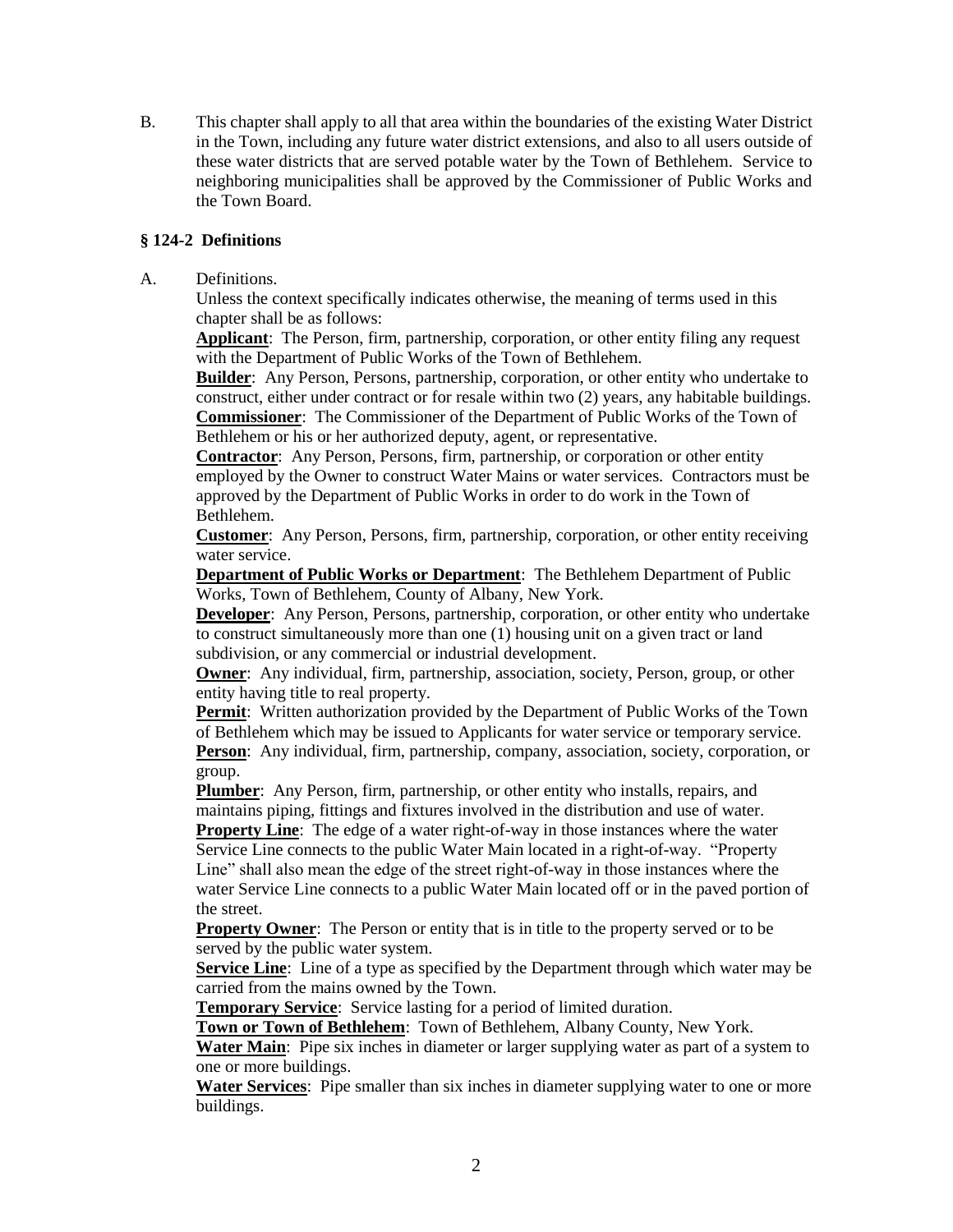### **ARTICLE II Application for Water Service**

## **§ 124-3 Application and Contract for Services**

- A. Applications for connections to the Town water system shall be made in writing on a form provided by the Department. Applications for water service shall be made by the Property Owner or the Property Owner's authorized representative. Such application shall be made at least 30 days prior to the proposed connection.
- B. The Commissioner reserves the right to accept or reject any or all applications for services of a nature not consistent with this Chapter and shall approve only those applications that the Commissioner finds are in the best interests of the Town and Water District.
- C. No application shall be accepted or Permit shall be issued by the Department to any Applicant for water service until all charges due from the Applicant for water or other services at any premises now or previously owned or occupied by Applicant which are in arrears to the Town of Bethlehem have been paid.
- D. Acceptance or approval of any water service application by any new Applicant or for the providing of increased services to any existing water user:
	- (1) requiring water for other than normal domestic purposes;
	- (2) requiring daily quantities of water which, in the opinion of the Department, are excessive as to the total daily quantity or rate of use during any portion of the day; or
	- (3) whose requirement for water, in the opinion of the Department, will in any way limit the ability of the particular water supply and distribution system to provide satisfactory water service to all then-existing water users,

shall be subject to the review and approval of the Department. When requested by the Department, the Applicant shall be required to provide, at Applicant's expense, any requested engineering studies or evaluations to determine that the requested water service will not negatively impact the existing water system. The Applicant may also be required to provide such water conservation, storage or flow-limiting facilities or such other devices necessary to obtain the approval of the Department. The Department reserves the right to refuse or limit service to any new Applicant or existing water user if the foregoing requirements are not met to the Department's satisfaction.

- E. On acceptance by the Department, the application shall constitute a contract between the Town and the Applicant. Every Owner taking water or permitting water to be taken for use on premises of such Owner thereby agrees to these ordinances, rules and regulations and agrees to be bound by them and by such other rules and regulations as may thereafter be established for the Water District.
- F. Any Contractor or other party performing any work in connection with the construction of a Water Main or water service must be approved by the Town and the Department, and said Contractor or other party must have on file with the Town and the Department an Owner's and Contractor's protective liability insurance policy naming the Town of Bethlehem and Water District Number 1 as insureds, in the following amounts: Bodily injury Two Million Dollars each accident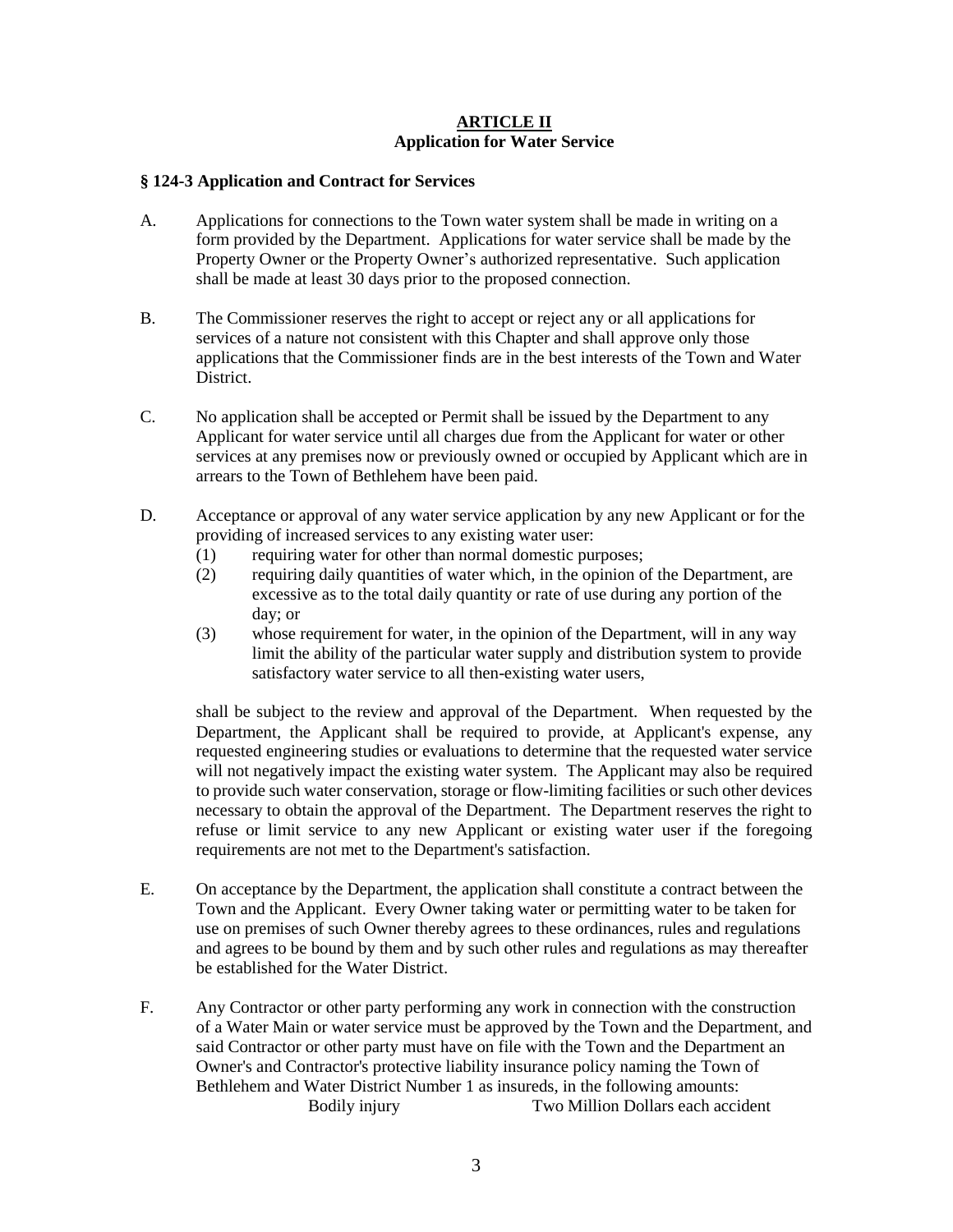## **§ 124-4 Application for New Service from Outside of District**

The Commissioner may accept or reject applications for service from out-of-district users. The Commissioner will approve only those applications that he or she finds are in the best interests of the Town and Water District Number 1. Upon acceptance by the Commissioner, the application shall constitute a contract between the Town and the Applicant. Every Owner taking water or permitting water to be taken for use on premises of such Owner thereby agrees to these ordinances, rules and regulations and agrees to be bound by them and by such other rules and regulations as may thereafter be established for the Water District. The Commissioner shall, from time to time, by resolution of the Town Board, establish and amend the water use rates for out-of-district users.

# **§ 124-5 Application for Temporary Service**

- A. Applications for temporary service will be accepted, written Permits will be issued and temporary water service will be supplied providing it does not interfere with the use of water for general services, and that the use of water from any hydrant pursuant to § 124-5 shall be strictly in accordance with the terms and provisions of § 124-18 of this chapter.
- B. Applicants requiring temporary service shall, if application is accepted, receive written Permits from the Department specifying terms pursuant to which said Permit is issued.
- C. Water will be furnished to Builders and/or Contractors for construction purposes only. Application for same must be made in person at the Department and payment of all fees must be received before a Permit will be issued.
- D. Any Permit issued pursuant to the terms of  $\S 124-5$  must be posted at the construction site.
- E. Any and all Permits issued to Builders and/or Contractors for construction purposes pursuant to this § 124-5 shall terminate on November 1 of each year.
- F. Any and all fees required by the Department in relation to services or applications under this §124-5 must be paid at the time of application.

#### **ARTICLE III Installation of Water Mains and Services**

### **§124-6 Excavations for Water Pipes in Public Ways**

- A. No street, sidewalk or other public ground shall be opened for the purpose of laying or accessing any Water Main or service pipe unless a Permit has been obtained from the Town of Bethlehem Highway Superintendent, unless such work is to be done under contract with the Town Board or is performed by the Department. No excavation in Town right-of-ways may be left open overnight without prior written permission of the Highway Superintendent.
- B. No Permit shall be granted to any Person other than a Plumber or Contractor licensed by the Town to open up a street, sidewalk or other public ground for the purpose of laying,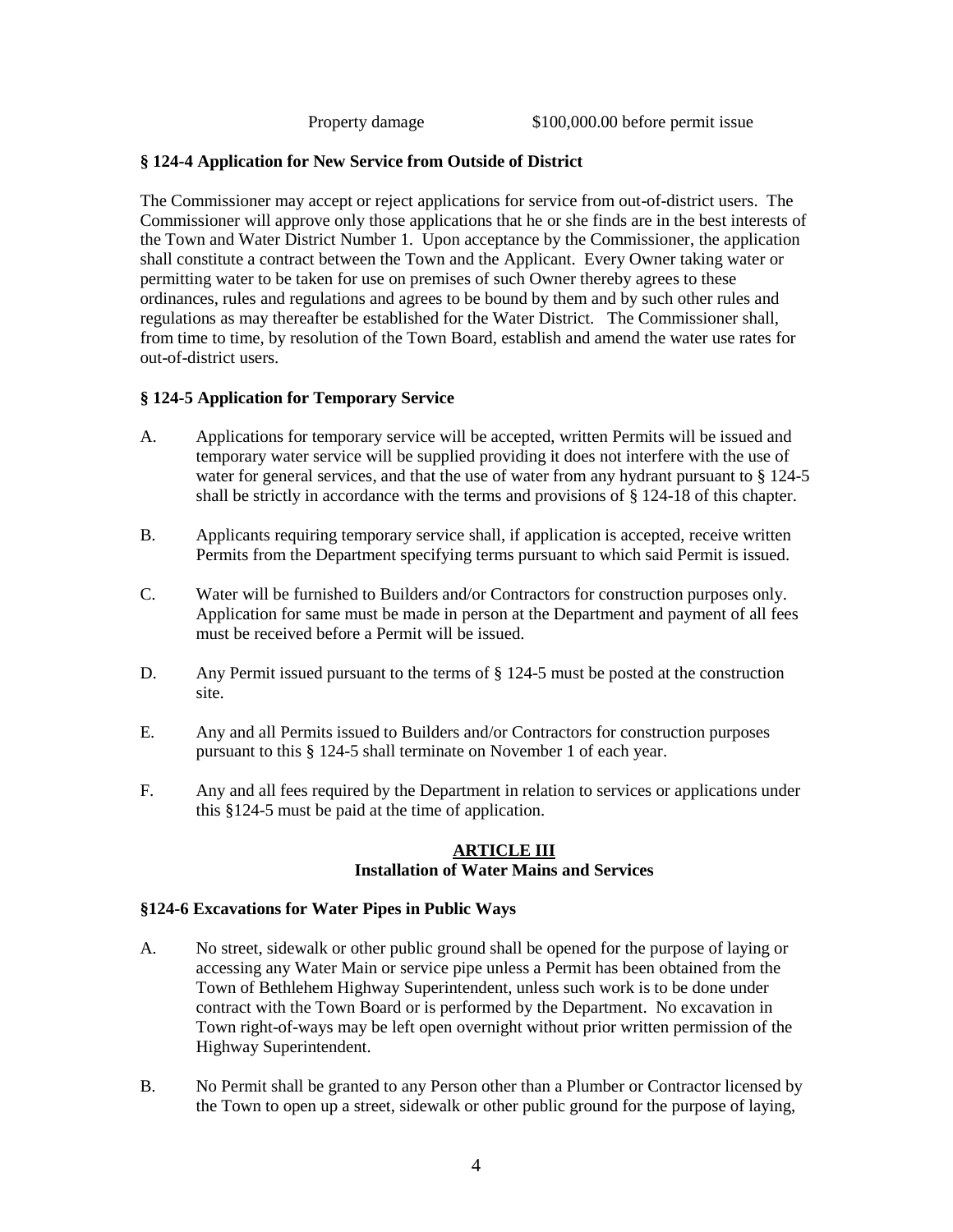installing or repairing water pipes or fixtures. No Plumber or Contractor shall allow his or her name to be used by any other Person or party, either for the purpose of obtaining Permits or doing any work in connection with the Water Mains or service pipes.

C. Excavating within County- or State-owned roadways or right-of-ways require approval from the proper regulating entity prior to commencement.

### **§124-7 Connection to Water Mains**

- A. No Person, corporation, Owner or consumer shall make any connection or opening into a public Water Main, except upon authorization of the Commissioner.
- B. All taps and connections to the main shall be made by the Department for sizes three quarter inch  $(3/4)$ , one inch  $(1)$ , one and half inch  $(1\frac{1}{2})$  and two inch  $(2)$ . The fee for the meter, tapping of the Water Main, and for the extension of the service pipe to the Applicant's and/or Customer's Property Line not to extend 20 feet from the edge of the pavement shall be paid at the time of filing of the application, such fees as shall be as established by the Town Board.
- C. A tap that is to be completed by a Developer for a proposed development, or any other tap to be completed by somebody other than the Department, shall be approved in advance by the Commissioner and completed under the supervision of the Department. A tapping observation fee will be assessed to the Owner/Applicant for this service and must be paid prior to commencement of the tap. The fee shall be in accordance with the fee schedule as established by the Town Board.
- D. No tapping shall be done before April 1 or after November 1 unless prior written permission is obtained from the Department.

### **§124-8 Installation of Water Mains and Services**

- A. No water service will be installed before April 1 or after November 1 unless specifically authorized in writing by the Department.
- B. Before commencing any work in connection with the Department or the water supply lines of the Water District, each Plumber wishing to engage in such work must file with the Department and the Town proof of insurance which lists the Town of Bethlehem as an additional insured for the work.
- C. Water services will be laid by the Department, or by an approved Plumber or Contractor, from the Water Main to and including the curb stop and curb box. Owners of vacant lots must demonstrate by commencing construction that they intend to use water. No service shall be laid to vacant lots except as part of Developer's work in an approved subdivision, or an approved commercial site plan, extending off of a Water Main installation by the Developer. All lines installed, but not intended for immediate use, shall be capped and sealed until ready for immediate use by the consumer.
- D. There shall be no tap, provision for tap, plugged tee or other such fitting in the service pipe between the Water Main and the meter inside the building. Any yard hydrant, fountain, sprinkler system or hose must be connected on the building side of the meter.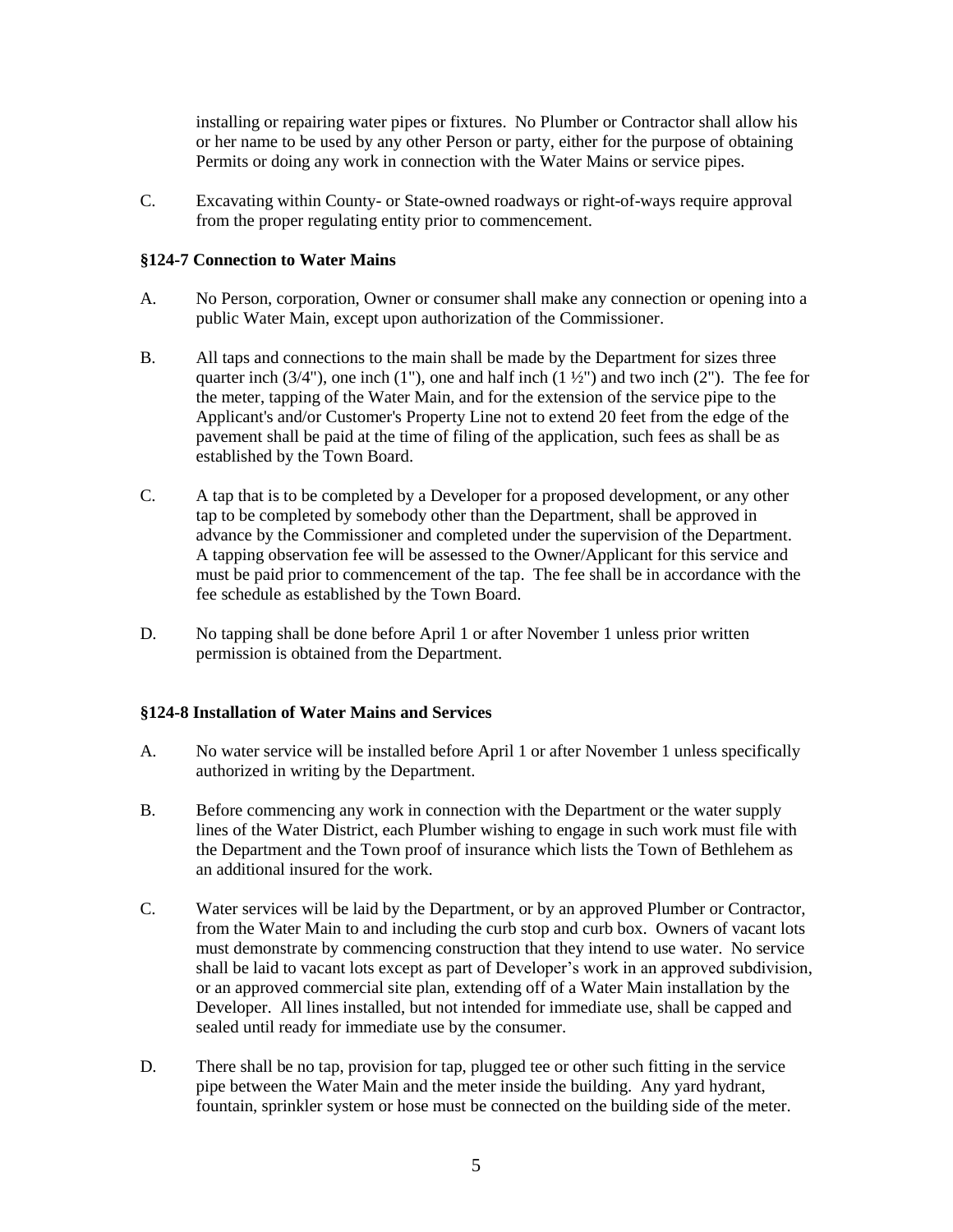- E. All residential buildings served by the Department must have a separate Service Line unless special permission is granted by the Department. Commercial and industrial properties with multiple buildings may be served with a single water service that contains a master meter for the entire property. The master meter shall be of a type and make as approved by the Department.
- F. Permission will not be granted to supply more than one residential Owner from a single tap.
- G. If multiple residences are proposed for a single lot (e.g. apartments, condos, etc.), the Owner shall provide a master meter that the Department will read for billing purposes. The Owner will be responsible for separating out water usage to his or her tenants. The master meter shall be of a type and make as approved by the Department.
- H. All Service Lines and water lines shall be required to be laid in such a manner as to be no less than five (5) feet below the finish grade, unless approved in writing by the Department. Vertical and horizontal alignment in relation to any sewer or other parallel pipe shall conform to Health Department and Town standards.
- I. All Service Lines shall be of materials approved for use by the Department and outlined in the Town standard specifications. A copy of the Town's standard specifications can be obtained at the Department or found on the Town website. The Department reserves the right in all cases to stipulate the size and type of Service Lines to be used.
- J. All water service pipe shall be continuous pipe with no joints, unless special permission is granted by the Department.
- K. Taps and connections shall be 34-inch and shall be carried full size from the Water Main to the meter. Water services in excess of 100 feet in length must be one-inch diameter or larger. Larger services will be permitted upon application made to the Department, where need for such service is established and where Water Main size is adequate. Fees for taps and connections shall be set by the Commissioner and approved by the Town Board.
- L. The Department requires an inspection of all work performed before any trench is closed; if such trench is closed, the Applicant and/or Customer may be made to uncover the lines for inspection by an authorized inspector to check depth of the lines before water service is turned on.
- M. No Person, except Department personnel, shall operate Water Main valves, corporation stops or curb stops, unless granted permission to do so by the Department.
- N. At the expense of the Applicant and/or Customer, each Applicant and/or Customer shall install from the curb box to the meter on the premises a Service Line and service connections, all to be approved by the Department. Every Service Line must have a stopcock, or valve for large diameter water services, of an approved type at the Property Line or easement line and be provided with an iron curb box and cover. This stopcock or valve may not be used by the Customer for turning on or shutting off the water supply but is for the exclusive use of the Department. The curb box shall not be installed in driveways, parking lots, or sidewalks, unless approved by the Commissioner.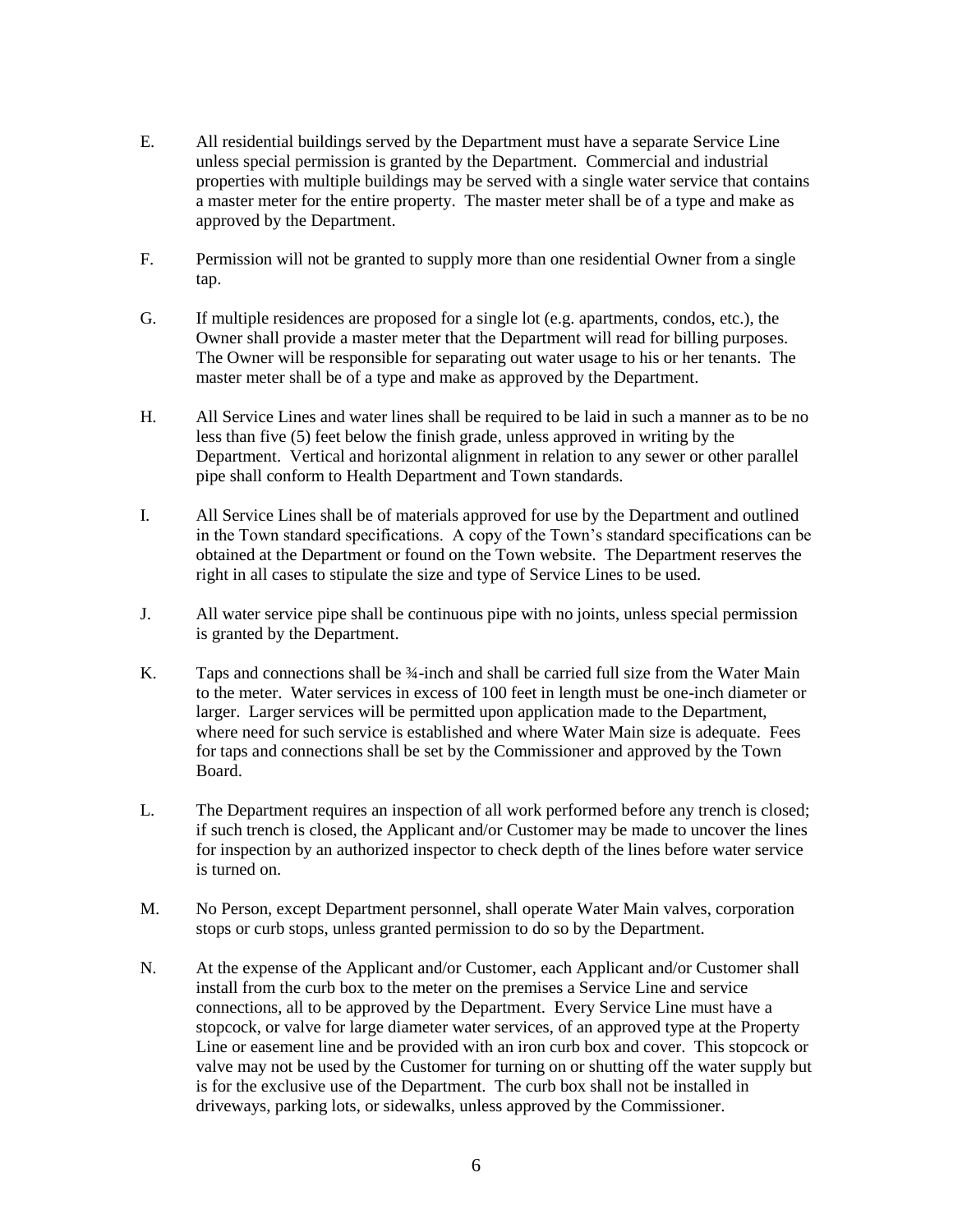- O. The Service Line and connections from the curb box to the meter shall at all times remain the sole property of the Applicant and/or Customer in whom title thereto shall vest.
- P. No red or white lead will be permitted to be used on joints between the meter and the main.

#### **§124-9 Operation and Maintenance of Water Services**

- A. The Customer shall be required to maintain in perfect working order at his or her own expense all such Service Lines from the edge of the right-of-way to the structure being served. The Department is responsible for the operation and maintenance of the curb box and curb stop and the water Service Line from the curb stop to the Water Main in the public right-of-way.
- B. The Customer shall maintain all fixtures within his or her property in such a condition to prevent the waste of water.
- C. It shall be the duty and responsibility of the Property Owner to keep the curb box in good repair, above ground and accessible at all times.
- D. Water curb boxes or valves shall be turned off or on only by Department employees or by authorized Plumbers who have obtained prior written permission from the Department.
- E. The Applicant, at his or her own expense, shall maintain and protect from freezing, and when necessary pay any and all charges for repair or replacement, such Service Line and service connections.
- F. Should a leak occur in a Service Line between the structure being served and the curb stop, the Owner shall forthwith cause the same to be repaired at his or her expense. Should the Owner fail to make the repair after receiving written notice from the Department, the Department will cause the water service to be discontinued until such repair has been made. The Department also reserves the right to make the repair and bill the labor and materials costs to the Customer if the Customer does not respond in a timely manner.
- G. In the event a meter freezes or Service Line freezes and is repaired or replaced by the Department, the Property Owner shall be charged for such repair or replacement.
- H. In the event that the supply of water to any premises has been turned off at the direction of the Department, service shall only be returned with the prior written consent of the Department.
- I. In the event that any building is razed, moved, or abandoned, it shall be the responsibility of the Property Owner or the authority that requires such razing, moving, or abandonment by virtue of public improvement to notify the Department to remove the water meter. The Owner shall discontinue the water service by physically removing the Service Line connection at the curb box and replacing it with a brass plug or other approved method, said removal/replacement to be performed on prior notice to the Department and under the supervision of the Department and the Customer and at the Owner's expense. A service call fee, at a cost set by the Town Board, will be charged to the Owner for the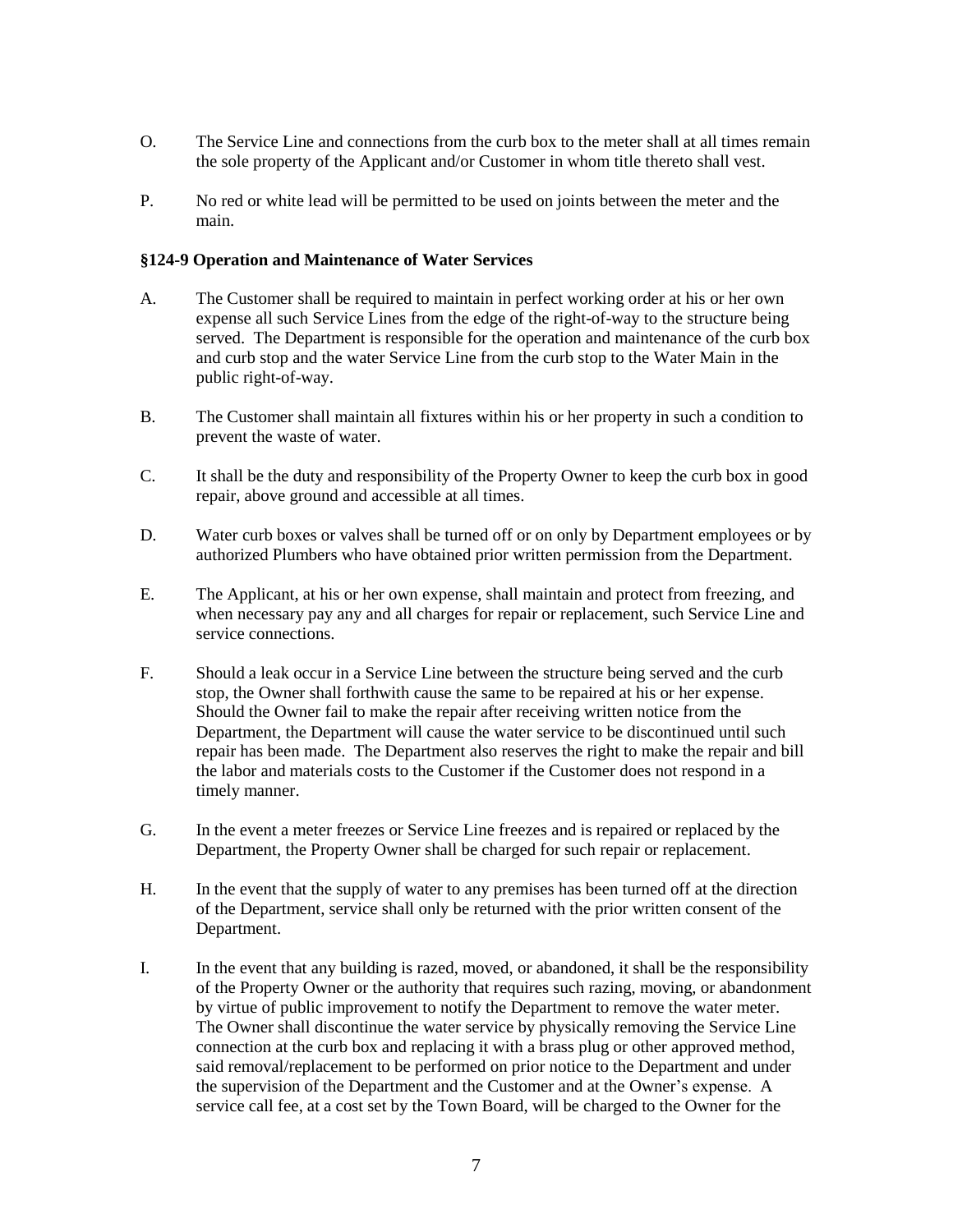Department's observation of the work. A termination inspection Permit is required prior to any termination being completed.

- J. All curb stops, curb boxes, connections, and meters shall be subject to the control of the Department and shall be kept readily accessible to the Department or its authorized representatives at all times. It shall be the duty of the Property Owner and/or Customer to maintain the accessibility of such curb boxes, curb stops, connections, and meters.
- K. No Person, except Department personnel or those acting with permission of the Commissioner, shall open or close any valve on the Water Main or water service or any cocks in any curb box or molest or interfere with the same in any manner.
- L. Personnel of the Department, the Code Enforcement Officer, or other persons authorized by the Town Board may enter a building or upon premises where water is used from supply pipes connected to the street mains for purposes of examining such pipes and materials that have been installed. Access inside of buildings will be scheduled in advance with the building Owner.

# **§124-10 Fire Suppression Systems**

Pipes for automatic fire suppression in buildings, which fixtures only are intended for said use, may be connected to the water supply. All such connections and designs must receive prior written approval from the Department and any and all other agencies, departments, and government entities requiring such approvals. All costs relating to such systems shall be borne by the Applicant, Customer and/or Property Owner. The Property Owner in which such lines are in service shall maintain such lines for their entire length and shall be solely responsible for any damage which may be caused by a leak in such pipes.

Fire suppression systems shall be metered in order to accurately bill water used during routine system maintenance. If the systems are unmetered, a quarterly fee as determined by the Town Board shall be added to the quarterly water rent bill for the property.

### **§124-11 Underground Sprinkler Systems**

Underground sprinkler systems shall be allowed under the following conditions:

- 1. An application for permission to install underground sprinkler system shall be filed with the Town's Building Department.
- 2. The Applicant must receive a written approval from the Building Department before installation begins.
- 3. All water used shall be metered and a double-check valve backflow preventer, which is approved for use by the New York State Health Department, is required for all lawn sprinkler systems to protect the Town water system.
- 4. Outdoor shutoff valves that allow Department personnel to manually shut off the automatic sprinklers in cases of emergency or watering violations must be in place and identified.

# **§124-12 Swimming Pools**

A. Regulations for the use of municipal water in swimming pools shall be as established by the Department as the restriction needs dictate.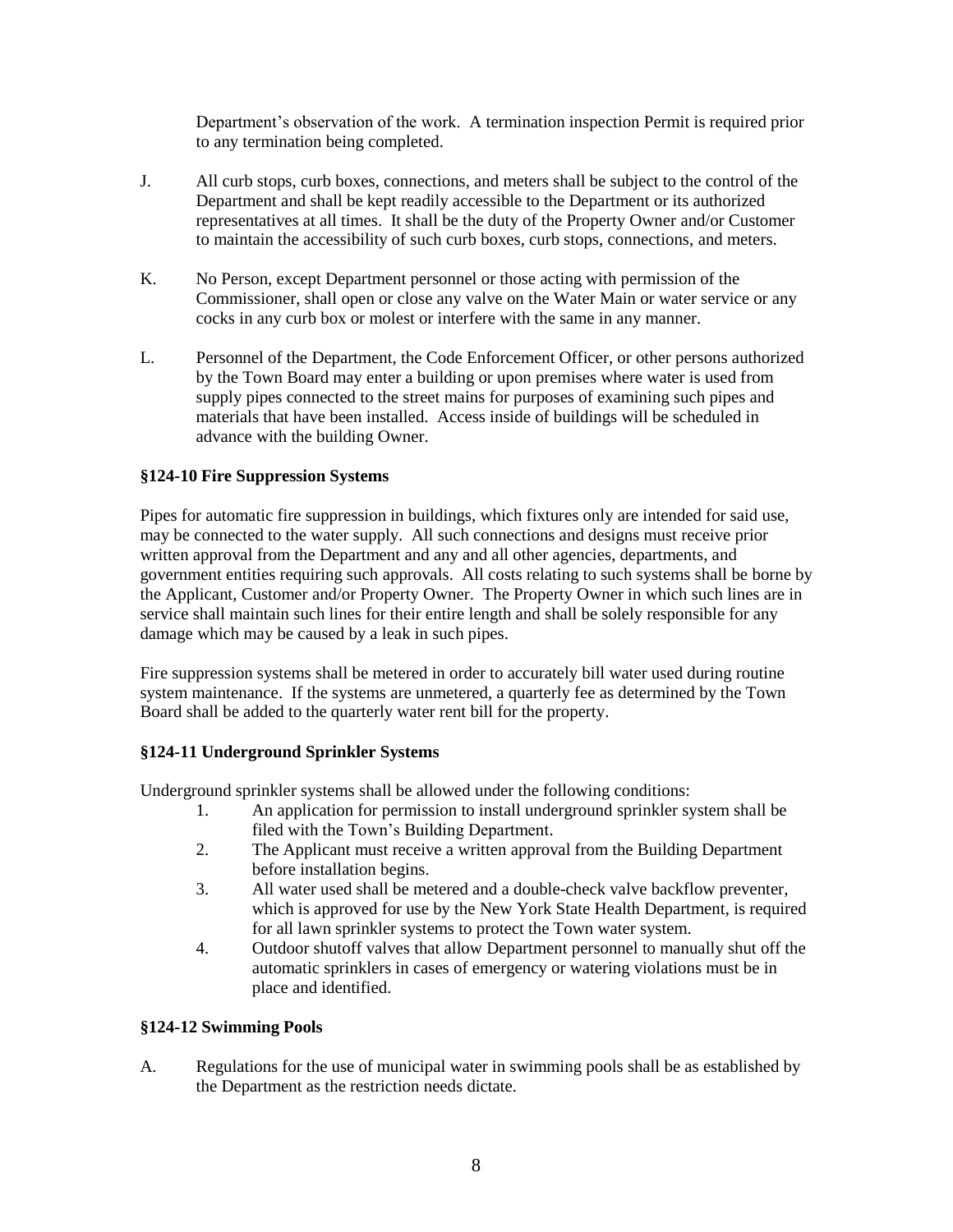- B. There shall be no cross-connections between the piping system of a swimming pool and the Water District's water system. If water for the swimming pool is supplied from the Water District, the inlet or fill pipe shall be located at least six inches above the overflow level of the pool.
- C. Pools having a water capacity in excess of one hundred (100) gallons should be filled or added to between the hours of 10:00 P.M. and 6:00 A.M. when using water from the Water District system.
- D. No pool shall be filled or added to at any time during the effectiveness of emergency water restrictions or measures, if using Water District water.

### **ARTICLE IV Meter Valves, Meters and Backflow Preventers**

### **§124-13 Meter Valves**

Meter valves are required on every installation and are the responsibility of the Owner or Consumer. When a meter is changed or repaired by Department personnel on any service that does not have a properly functioning meter valve one may, at the discretion of the Commissioner, be installed by the Department and the fee for such device shall be billed to the Owner as part of the next water bill. Meter valves will only be installed when Department personnel are on the premises for a meter change or repair. No special trips will be made for meter valve installation, as this is the Owner's responsibility. Once installed, the new valve becomes the sole responsibility of the Owner.

# **§124-14 Meters**

- A. Water meters up to two-inches in size are the property of the Department and it is the Customer's responsibility to keep them accessible and protected from damage. It shall also be the responsibility of the Customer to provide a location for the meter that prevents the meter from freezing. Meters shall not be installed in areas deemed to be hazardous (e.g. confined spaces) in order to protect the safety of Department personnel. If the meter is found to be in a hazardous condition, the Department will notify the Owner and the Owner shall have thirty days to correct the hazardous condition. If, after the thirty day period, the hazardous condition has not been rectified to the satisfaction of the Commissioner, the Department reserves the right to perform the necessary corrective actions and bill the labor and materials costs to the Owner.
- B. Every water service shall be supplied through a meter. Only one meter shall be set in any Service Line. If more than one meter is desired or required for a building or premises, a separate Service Line must be run to the Water Main in the right-of-way for each additional meter.
- C. Commercial, industrial or privately-owned residential developments that will have multiple water users within the development are required to install a master meter for metering and billing purposes. Master meter installations shall be protected from freezing and include an approved backflow preventer, in accordance with the Town standards.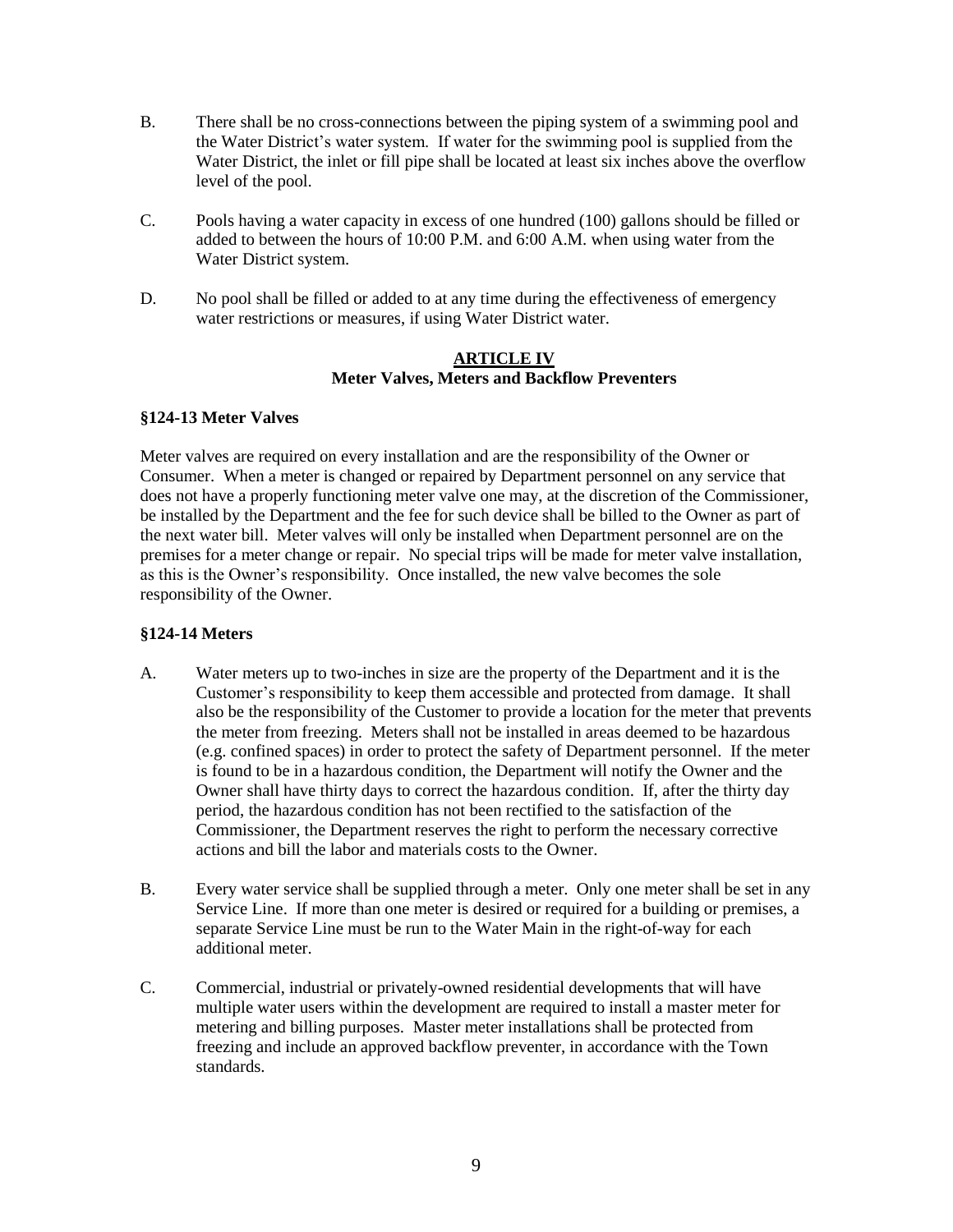- D. The Department shall furnish all meters up to two inches (2") in size. Larger size meters shall be provided by the Applicant, Owner, and/or Customer and shall be of a type and make, and specifications, as approved by the Department.
- E. The Department shall install all meters up to two inches (2") in size. The Applicant, Owner, and/or Customer shall leave space, in a horizontal position for the meter's location and installation. The Department shall provide detailed specifications to the Applicant, Owner, and/or Customer for such installation space as designated.
- F. The Department shall maintain all meters up to and including two inches (2") in size.
- G. All meters larger than two inches (2") in size shall be maintained by the Owner and/or Customer.
- H. All Service Lines over 200 feet in length shall have a frost-proof and properly drained meter pit at the Property Line.
- I. All meters shall be accessible for inspection and maintenance by the Department.
- J. The Department reserves the right to remove and test its meters, and may require the Owner of meters over two inches (2") in size to have their meters tested to insure proper functioning. The Department may test a meter upon request of the Customer in cases in which there is a disputed account involving the accuracy of the meter. The current fee for such a test is to be set by the Town Board and is published on the Town website and available at the Department billing office.
- K. In the event that a residential meter is found to over register in excess of two percent (2%) at any flow within normal test flow limits, the test fee specified in § 124-14 (J) above shall be waived.
- L. No Person, including but not limited to the Property Owner, Customer, and user of water, shall tamper with any meter. Tampering with any meter shall constitute a Violation of this chapter.

### **§124-15 Backflow Preventers**

- A. Backflow preventers must be installed in all commercial and industrial water services. All fire lines must be protected by at least a double check valve assembly-type backflow preventer. The make, model and type of device, which will depend on the degree of hazard, must meet Town and Albany County Department of Health standards.
- B. The Department reserves the right to require backflow preventers on any water service, should the service in question result in any threat of contamination of the potable water system.
- C. All backflow preventer application packages shall be prepared by a Professional Engineer licensed by the State of New York and include plans and reports as necessary. The applications shall be submitted to the Department, along with the Department's Backflow Prevention Device Review Fee and the fee required by the Albany County Health Department. If the application is approved by the Department, the Department will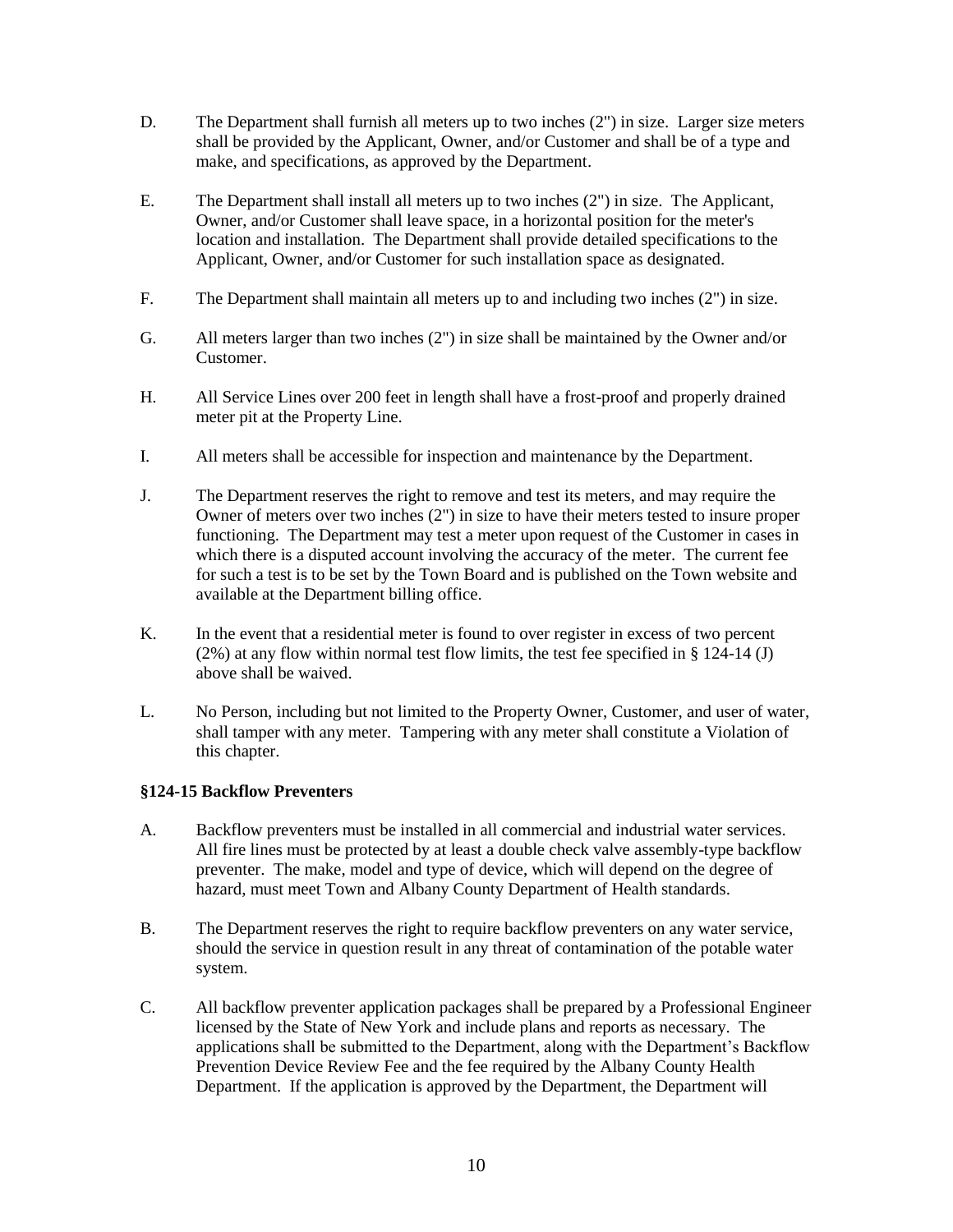forward the application packages to the Albany County Health Department, along with the County fee, for their approval.

- D. Approved backflow preventers shall be installed by a competent installer and inspected and approved by the Department or other authorized representative.
- E. Customers with backflow preventers on their water Service Lines are responsible for adhering to all regulatory requirements for annual maintenance and testing of the backflow preventers, and for providing proper documentation as required to the Department.

#### **ARTICLE V Termination of Service**

### **§124-16 Termination by the Water District**

- A. No Person except the Commissioner or the Commissioner's designated representative shall terminate or restrict service at any connection to or from the Town water system.
- B. The Commissioner or the Commissioner's designated representative may shut off the water from or in any Water Main or to any service connection, at any time without notice, when necessary for repair, maintenance or emergency situations, or any situation that could result in damage to the water system or endanger public health. The Department will not be responsible for any damage that may result therefrom.
- C. Upon fifteen days' notice to the Customer, water service may be terminated by the Department for any of the following reasons:
	- a. For use of water other than as represented in Customer's application or through branch connections on the street side of the meter or place reserved therefore;
	- b. For willful waste by use of water through improper and imperfect pipes, or by any other means;
	- c. For molesting any Service Line, seal, or meter;
	- d. For non-payment of bills for water or services rendered by the Department, in accordance with these rules and regulations;
	- e. For refusal of reasonable access to the property for the purpose of reading, repairing, testing, or removing meters or inspecting water piping and other fixtures;
	- f. For failure to repair an unmetered leak in the service within 10 days of detection and notification to repair (verbal or written) by the Department. If, in the opinion of the Commissioner, large volumes of water are being lost, the Commissioner may immediately terminate service after notice to the Customer.
	- g. For failure to comply with posted water use restrictions.

### **§124-17 Termination by the Owner**

A. Temporary termination requests must be made in writing to the Department. Upon notification, Department personnel will turn off the water at the curb box; provided service will not be terminated when the premises are occupied by a tenant. Any Owner requesting a termination will be charged a service fee at the time of water turn-off and turn-on. Quarterly minimum billings will continue during the time the water is shut off.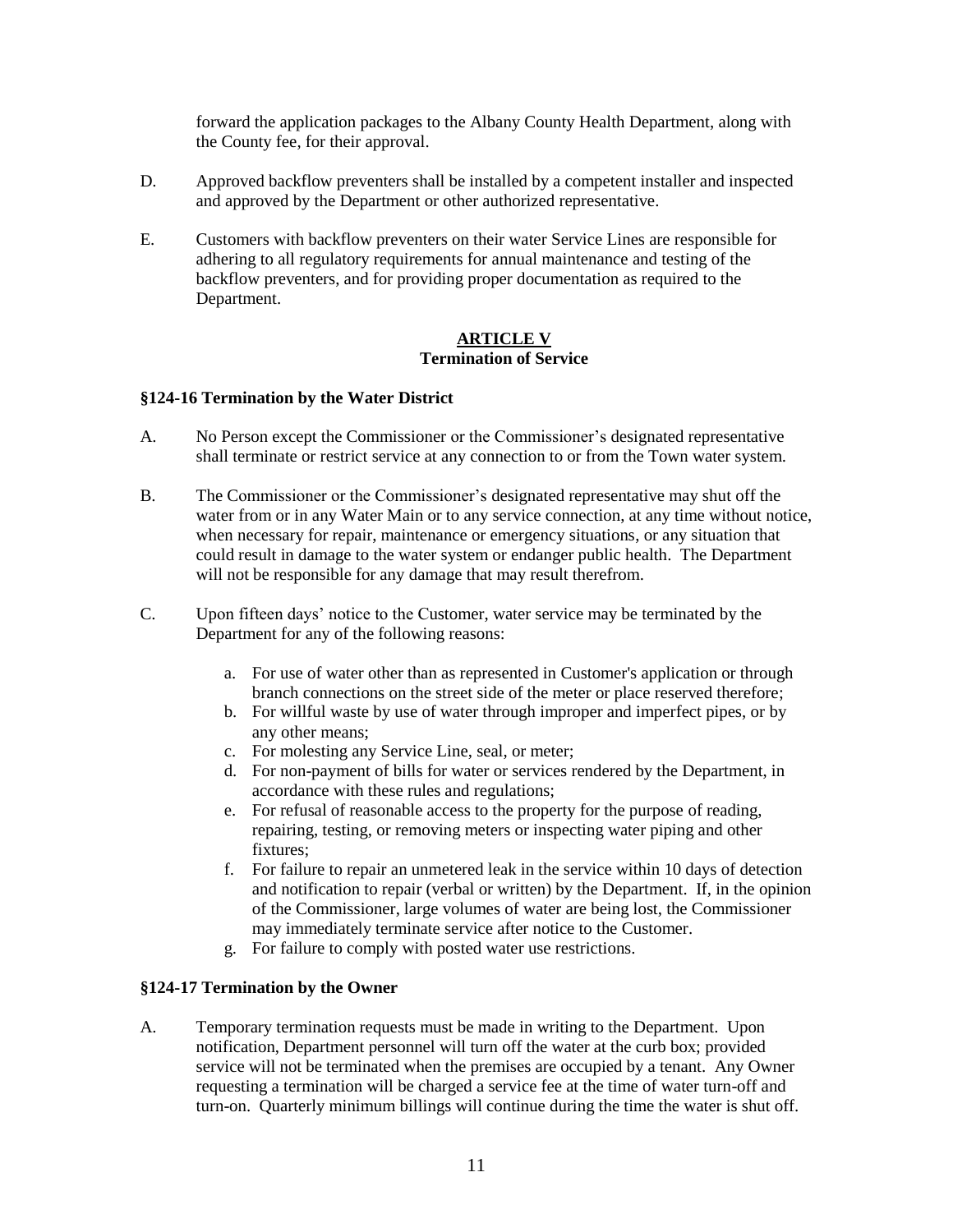B. The quarterly minimum billings will remain in effect as long as the water Service Line is active from the Water Main to the curb box and Property Line. If an Owner would like to permanently cease water service, the Service Line must be disconnected from the Water Main at the Owner's expense. Once the Service Line is disconnected, the account will be declared inactive and the quarterly minimum billings will cease.

## **ARTICLE VI Hydrant Regulations**

### **§124-18 Operation of Hydrants**

- A. Except as provided in § 124-18 (B) below, no Person shall open or shall draw water from any hydrant, publicly or privately owned, without prior written permission from the Department. Such written permission must be in the possession of the Person actually drawing the water. An approved hydrant wrench, back flow preventer and water meter must be used, said hydrant wrench specifications to be provided by the Department on application for the above-specified permission.
- B. The Town Fire Departments shall be authorized to draw water from Town fire hydrants as needed in response to emergencies. Town fire hydrants are available for use by the Fire Departments for training purposes; however, written notice to the Commissioner is required at least twenty-four (24) hours in advance of the training.
- C. No unmetered yard hydrant or stand pipe shall be allowed. Any such existing yard hydrant or stand pipe must be abandoned within forty eight (48) hours upon receipt of written notification from the Department.

### **§124-19 Hydrant Location and Access Requirements**

- A. All Town-owned hydrants shall be installed on lands, easements or rights-of-way permanently owned or controlled by the Town.
- B. Relocation of fire hydrants, curb boxes, or valve boxes at a previously fixed location due to changes in property status or land use may be made by the Department or may be made by the Owner/Customer only after obtaining prior written consent from the Department. All work done in connection with such relocation shall be at the expense of the Person seeking such relocation.
- C. No bushes, shrubs, trees, fences, stones, or any other objects may be placed closer than five feet in any direction from a hydrant. Any object within said five feet in any direction of a hydrant may be removed by the Department, at the Owner's expense, after the Department has given the Owner five days' written notice to correct the obstruction.

### **§124-20 Hydrant Use Fees**

- A. All fees in connection with the use of hydrants must be paid at the time of application.
- B. The fee for use of fire hydrants for a short period of time shall be as established by the Town Board plus the cost of metered water used for each hydrant connection.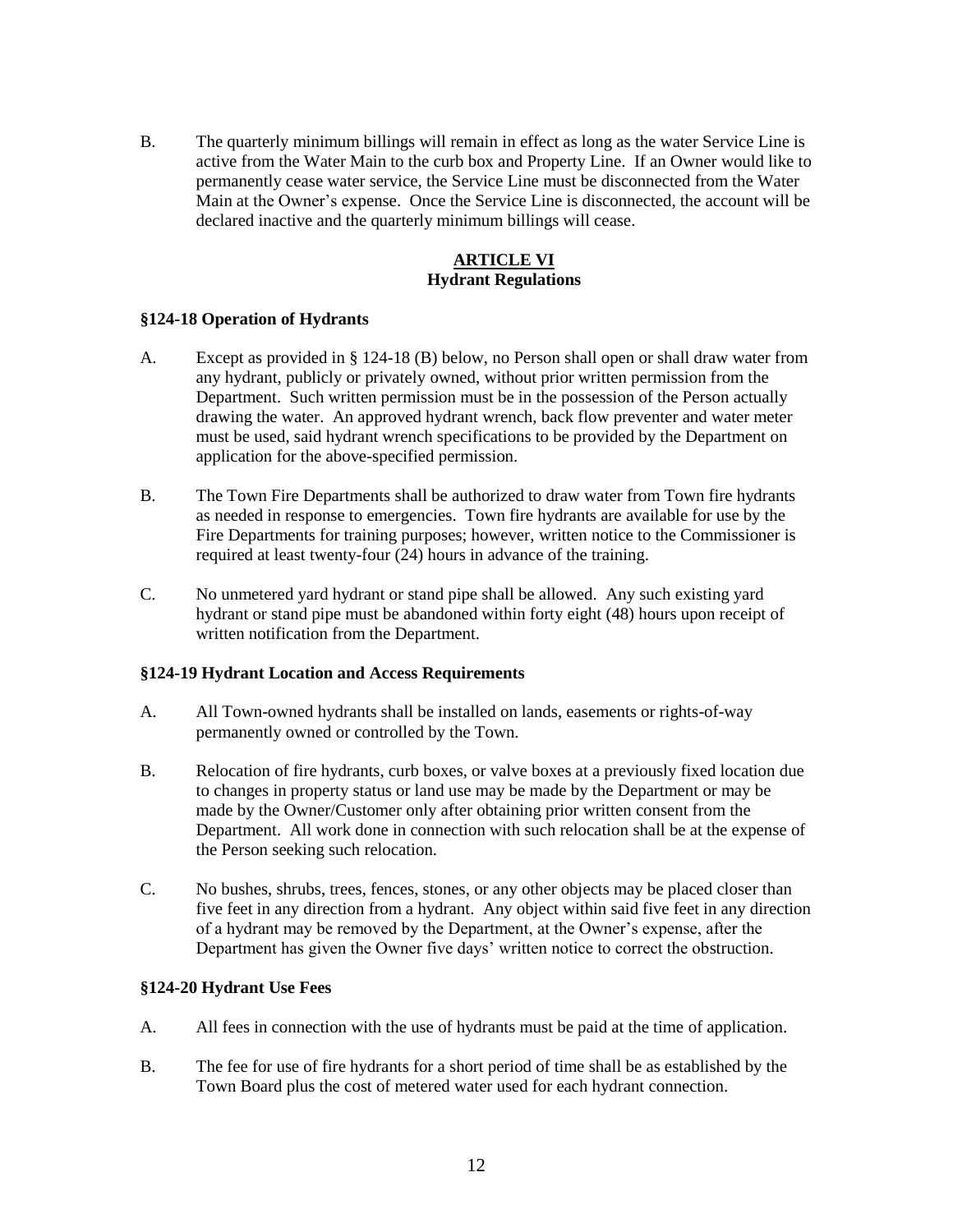C. Any Person who damages any hydrant shall be liable for the actual damages sustained to the hydrant or the cost of replacement of said hydrant.

## **ARTICLE VII Payment for Water Service**

### **§124-20 Installation and Repair**

- A. The following expenses shall be borne by the Department:
	- a. Costs associated with operating and maintaining existing Water Mains.
	- b. Maintenance and repair of meters subject to Article IV of this Chapter.
	- c. Cost of installing and maintaining Service Line from the Water Main to the curb box inclusive, except in subdivisions involving new Water Mains.
- B. The following expenses shall be borne by the Owner or Customer:
	- a. Tap and meter fees as stated in Articles II and III.
	- b. The cost of all materials and labor for laying and maintaining the service pipe upon and within the premises from the curb box serving said property.
	- c. Water use charges and special assessments for the Water District.
	- d. Fees for meters in accordance with Article IV of this Chapter.
	- e. Fees for turning water service on or off at the curb box as per the fee schedule on file in the Town Clerk's office or listed on the Town website.
	- f. The cost of the meter, repair and testing of meters, except for mechanical defects or natural wear and tear, as set forth in Article IV of this Chapter.
	- g. All other fees and charges as established from time to time by resolution of the Town Board.

### **§124-21 Water Usage Charges**

- A. All water usage will be charged to the Owners of the affected real property. Statements may be sent to a tenant upon written request to the Department by the Owner. The sending of statements to the tenant shall not relieve the Owner from responsibility for payment of the same.
- B. Water usage, fees and other charges shall be at the rates set forth in the most recent Town of Bethlehem water fee and rate schedule, as established from time to time by resolution of the Town Board.
- C. The reading of a duly installed meter, showing the amount of water consumed, shall be used for all billing purposes. If the quarterly meter reading is below the minimum water consumption amount, the minimum consumption amount shall be used as the basis for the quarterly billing.
- D. In any case in which it is established that a meter has ceased to register or has registered inaccurately and the percentage of inaccuracy cannot be determined by reasonable test, an estimated bill for the billing period shall be rendered to the Customer. An estimated bill shall be based upon the amount of water consumed in the corresponding period in prior years, except in any instance in which it appears there has been as change in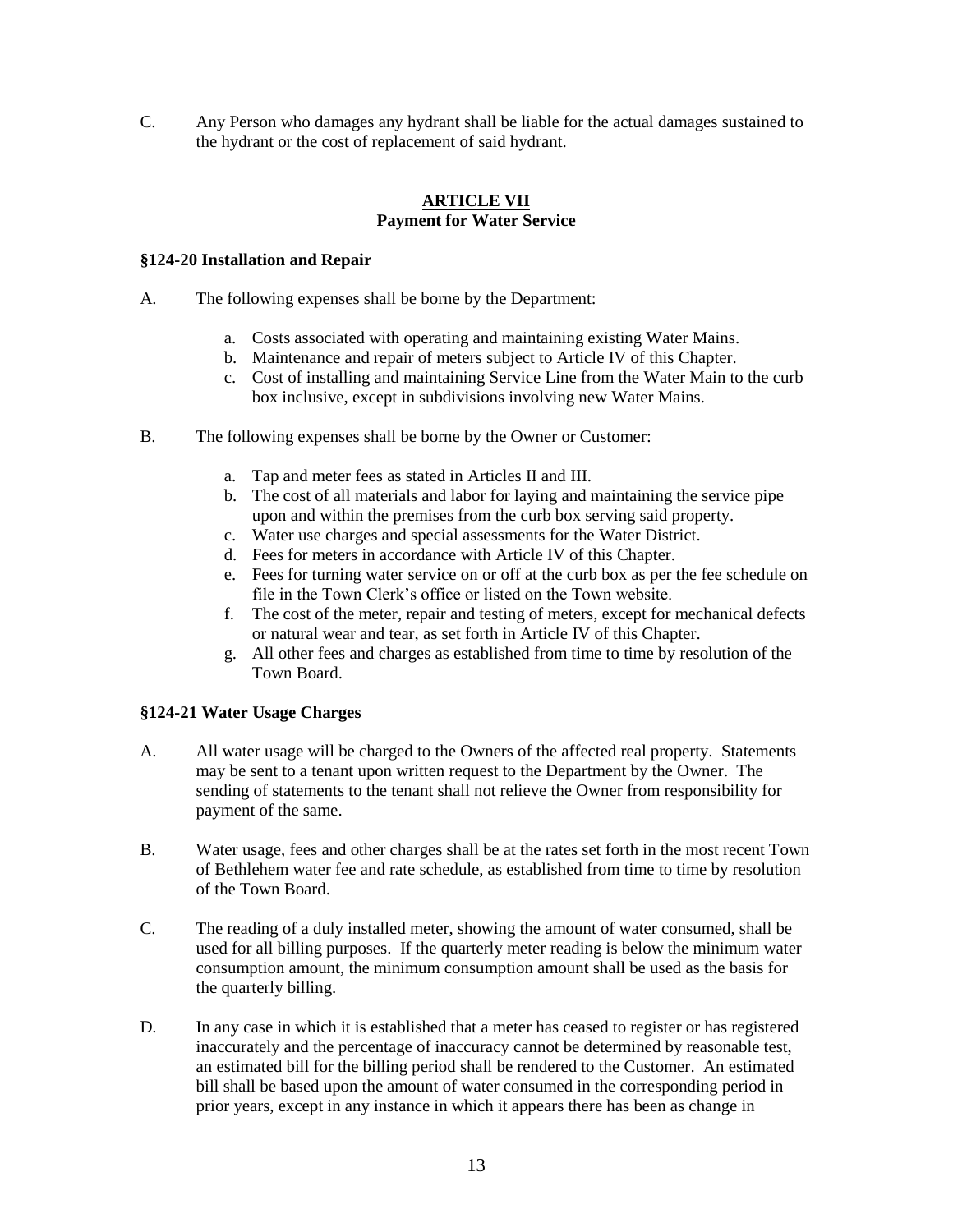occupancy of the premises or in the use of water, in which case an equitable adjustment may be made.

- E. All metered water usage shall be billed quarterly.
- F. All payments shall be received in the office of the Town Receiver of Taxes by the due date indicated on the billing. Thereafter, there shall be added to the billed amount a penalty in the amount of 10% of the amount on the original billed amount.
- G. Water rental charges, fees and other charges shall be a lien upon the real property upon which, or in connection with which, the water was used, and shall be added to the taxes assessed against the premises.
- H. There shall be filed annually with the Town Board, of the Town of Bethlehem, a statement showing the unpaid water charges and penalties payable to the Department, with a brief description of the property in connection with which the water was used, the names of the Persons, corporation, or other entities liable to pay for the same, and the amount chargeable to each for the purpose of having such sums levied as tax against the property so liable. Delinquent bills for water service as of June 30 of each year and remaining unpaid as of September 30 of said year shall be entered on the annual Town Tax Rolls and collected with the next ensuing property tax except as otherwise provided by law.

## **§124-22 Water Bill Adjustments**

The Department may administratively adjust the amount of water and/or sewer consumed for a billing period where a leak or situational high usage was experienced, or if a meter was read incorrectly. Underground leaks (e.g. Service Lines over 200 feet in length that have a meter pit or leaks in buried irrigation systems downstream of the water meter) may also qualify for a reduction to the sewer portion of the bill but must be repaired by a licensed Plumber with proof of repair.

- A. Conditions for Qualifying for Adjustment
	- a. The Owner or an authorized Person designated by the Owner must request the adjustment within thirty (30) calendar days of the bill being issued.
	- b. Water loss caused by a third party from whom the Customer is able to recover their costs are not eligible for an adjustment and are therefore the responsibility of the Customer. Examples of this include theft, vandalism, negligence and construction damage, and unoccupied or vacant properties.
	- c. Customers may only be granted an adjustment at a property once every three (3) years. By requesting an adjustment, the Customer is waiving their rights to any future adjustments within three years of the initial request regardless of the subsequent amount.
	- d. The date, type of repair, and proof of repair must be provided in writing to the Department in order to be considered for adjustment. A signed letter from the repair company/technician that documents the repairs completed shall constitute the proof of repair.
	- e. The applying Property Owner must have an up to date account with no current delinquencies.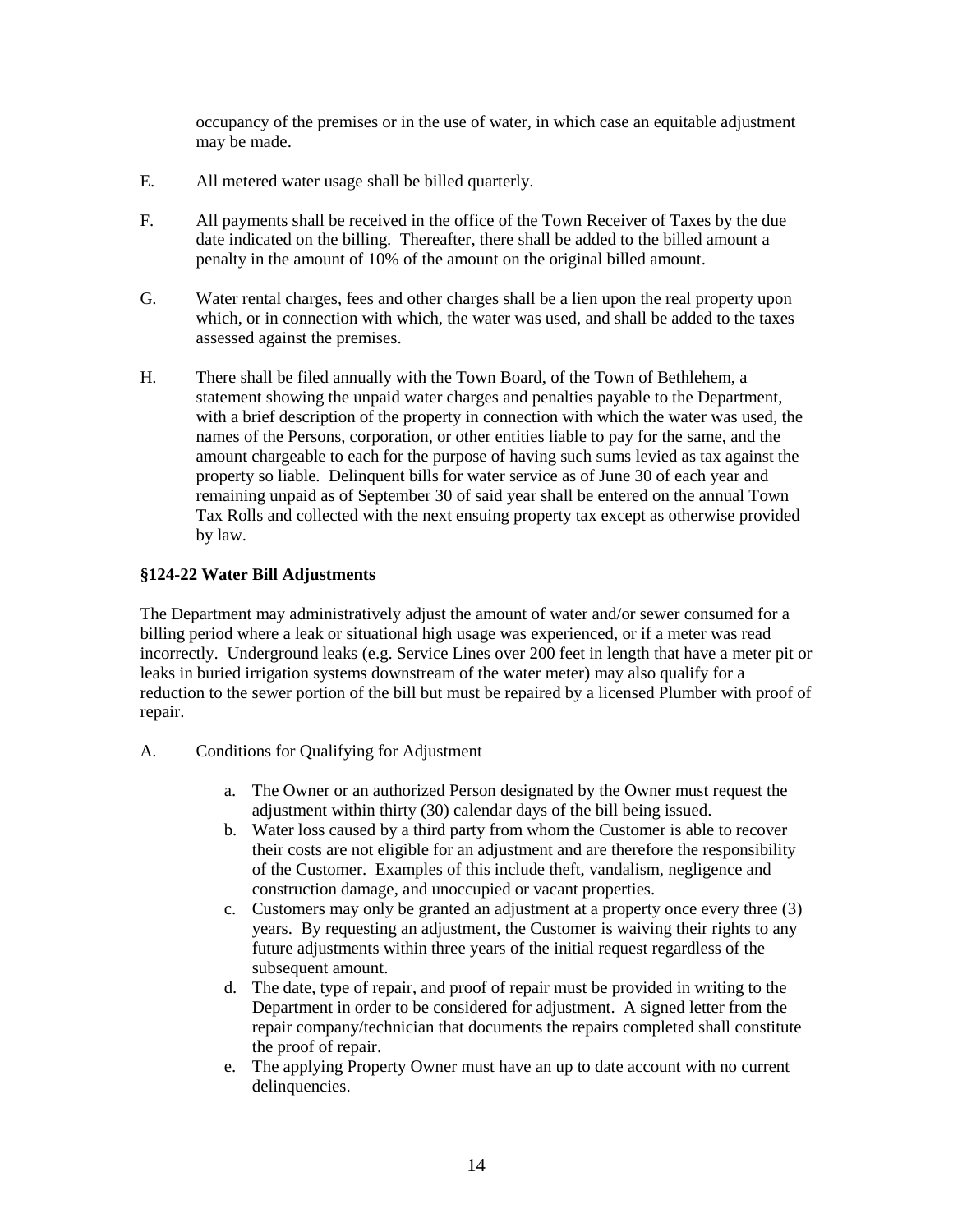- f. While an adjustment request is being processed, the Customer is responsible for payment of the entire amount due on their bill within the normal payment period; or the Customer may request to enter into an agreed-upon payment arrangement.
- B. Calculation of Adjustment
	- a. Interior/Situational Usage Adjustment: This type of adjustment is limited to charges for water consumption only and no other charges will be adjusted. The adjustment is calculated from the average (mean) consumption of water from the Customer's total bills over the previous four billing cycles (one year worth of bills). Fifty percent (50%) of the additional water usage over the average water consumption is deducted from the amount owed.
	- b. Underground Leak Adjustment: This type of adjustment is for water and sewer consumption only. Fifty percent (50%) of the additional water usage over the average water consumption and one hundred percent (100%) of excess sewer usage is deducted from the amount owed. Evidence of an underground leak repair must be provided from a licensed Plumber to qualify for an underground leak adjustment.
- C. Adjustments to Correct Inaccurate Meter Readings

Adjustments to water bills to correct inaccurate readings shall be made in accordance with the following:

- a. Adjustments to water bills may be applied by the Department to correct inaccurate readings of meters or incorrect readings caused by faulty meters. During the reading cycle, the Department will automatically check anomalous readings to ensure accuracy.
- b. If the Customer wishes to contest the accuracy of the meter reading and subsequent water bill, the Customer may request that the meter be checked or tested to verify the accuracy of the reading or the meter. If, after checking and testing the meter, the reading is found to be correct, the account will be charged the Meter Test Fee. The test fee is as set forth in the most recent Town of Bethlehem water fee and rate schedule. If the meter or reading is found to be faulty or incorrect, the water bill will be adjusted accordingly and the Meter Test Fee will be waived.

### **ARTICLE VIII Supply of Water**

# **§124-23 General**

The Town undertakes to use reasonable care and diligence to provide a constant supply of water at a reasonable pressure to all Customers, but reserves the right, at any time, without notice, to shut off the water in its mains for the purpose of making repairs and/or extensions, or for any other purposes, and the Town and the Water District shall not be liable for a variation, deficiency or failure in the supply of water, or the pressure thereof, for any cause whatsoever nor for any damage caused thereby, or by the breaking or bursting of any main or service pipe or any attachment to the district system.

### **§124-24 Water District Extensions**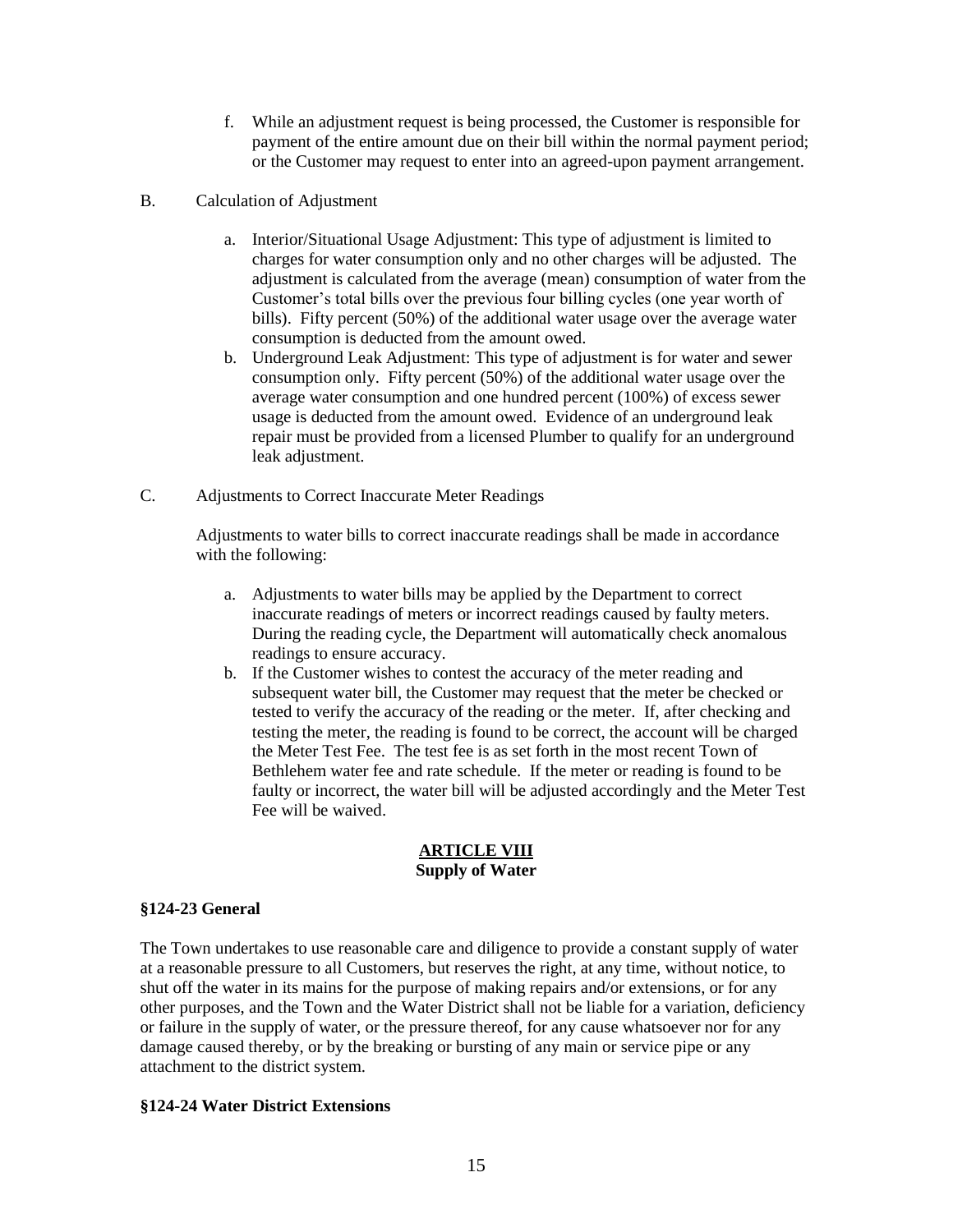- A. All extensions to the water distribution system owned and maintained by the Water District shall be properly designed in accordance with the latest edition of the Recommended Standards for Water Works, adopted by the Great Lakes-Upper Mississippi River Board of State and Provincial Public Health and Environmental Managers and in strict conformance with all requirements of the New York State Department of Health.
- B. Owners outside of the Town's water districts may petition for an extension of the water district in order to provide water service to their property or a group of properties. Water district extensions shall be in accordance with the applicable sections of New York State Town Law.
- C. Any expenses associated with a water district extension, including but not limited to Map, Plan and Report development by a Professional Engineer licensed by the State of New York, applications to applicable regulatory agencies, and any construction costs associated with the Water Main extensions including improvements to the existing water district to provide adequate water quality and quantity, shall be the responsibility of the Applicant or Applicants.
- D. Upon completion of construction, all Water Main extensions, except private Water Mains, including all service connections from the Water Main to the curb box, shall be dedicated to the Water District. As-built drawings of the completed installation shall be provided by the Applicants to the Department in electronic (AutoCAD) and paper format.

### **§124-25 Interconnectors**

In the interest of public health, the district will not permit its mains or services to be connected directly or indirectly with any service pipe or piping that is in any way connected to any other source of water supply not fully approved by the Department of Health for the State of New York. The district will not permit its mains or service pipes to be connected in any way, directly or indirectly, to piping, tanks, vats or other apparatus that contains liquids, chemicals, or other matter which, if allowed to backflow into the district system, could endanger the water supply.

### **§124-26 Water Shortage**

The Commissioner, subject to direction of the Town Board, may, if need be, in periods of drought or emergency, restrict the use of water for nonessential uses (such as irrigation, sprinkling or washing cars or other vehicles) to particular hours determined by the district, or to prohibit it entirely. Notice of such restrictions shall be published by the Department in the official Town newspaper. Failure to comply with such restriction shall constitute a violation of this Chapter and could result in penalties.

#### **ARTICLE IX Enforcement, Violations and Penalties**

### **§124-27 Enforcement**

All remedies and penalties set forth are separately applicable. The Town may enforce this Chapter by any and all remedies set forth in this Article.